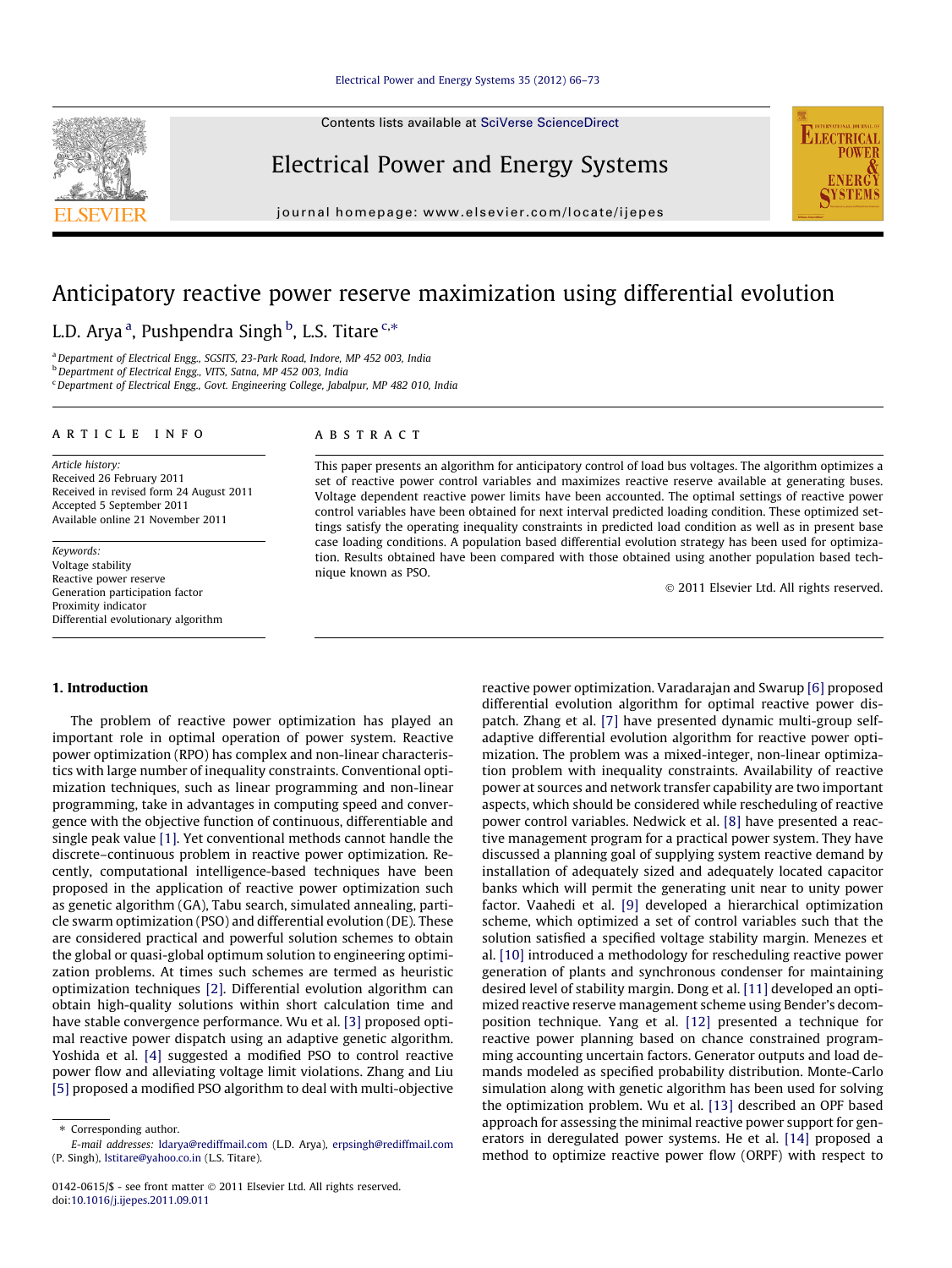| Nomenclature |  |
|--------------|--|
|--------------|--|

| $\overline{Q}_{gk}$<br>$Q_{gk,(res)}$<br>$\frac{V_g}{\overline{E}}$<br>$\frac{X_d}{\bar{I}_{gk}}$ $X_i$<br>V<br>$\delta$<br>NC<br>NL<br>NG<br>$\lambda_{\min}$<br>$P_{gk}$ | maximum reactive power output of the kth generator<br>reactive power reserve of the kth generator<br>generator bus voltage<br>maximum internal voltage of generator<br>synchronous reactance of generator<br>maximum armature current of kth generator<br>reactive power control variable<br>load bus voltage vector<br>voltage phase angle vector<br>total number of control variables<br>total number of load buses<br>total number of generator buses<br>minimum eigenvalue of load flow Jacobian<br>generation participation factor<br>objective function | $V_i^k$<br>$k_{\rm max}$<br>α<br>$X_i^k$<br>Jrand<br>D<br>$\frac{\chi_j}{X_i^K}$<br>$\rho^K_{i_K}$<br>$AF_{ii}$<br>$c_1, c_2$ | mutated vector at kth generation<br>maximum generations specified (DE)<br>scale factor $[0,1]$<br>solution vector at kth generation<br>random integer between $[1,D]$<br>number of decision variables<br>crossover rate<br>lower and upper bound on $x_i$<br>position of <i>i</i> th particle<br>velocity of <i>ith</i> particle<br>Inertia weight<br>$w_{\text{max}}$ and $w_{\text{min}}$ maximum and minimum values of inertia weight<br>achievement factor<br>acceleration coefficients<br>$NIT$ , $NIT_{\text{max}}$ current and maximum number of iteration specified |
|----------------------------------------------------------------------------------------------------------------------------------------------------------------------------|---------------------------------------------------------------------------------------------------------------------------------------------------------------------------------------------------------------------------------------------------------------------------------------------------------------------------------------------------------------------------------------------------------------------------------------------------------------------------------------------------------------------------------------------------------------|-------------------------------------------------------------------------------------------------------------------------------|-----------------------------------------------------------------------------------------------------------------------------------------------------------------------------------------------------------------------------------------------------------------------------------------------------------------------------------------------------------------------------------------------------------------------------------------------------------------------------------------------------------------------------------------------------------------------------|
|                                                                                                                                                                            |                                                                                                                                                                                                                                                                                                                                                                                                                                                                                                                                                               |                                                                                                                               |                                                                                                                                                                                                                                                                                                                                                                                                                                                                                                                                                                             |
| $\max_{\substack{k \text{base}}}$                                                                                                                                          | random digit between [0,1]<br>base vector                                                                                                                                                                                                                                                                                                                                                                                                                                                                                                                     | $P_{\text{best}(i)}^{K}$                                                                                                      | respectively<br>best position of ith particle                                                                                                                                                                                                                                                                                                                                                                                                                                                                                                                               |
| $t_i^k$                                                                                                                                                                    | trial vector                                                                                                                                                                                                                                                                                                                                                                                                                                                                                                                                                  | $G_{best}^{\rm K}$                                                                                                            | position of the best individual of the whole swarm                                                                                                                                                                                                                                                                                                                                                                                                                                                                                                                          |

multiple objectives while maintaining voltage security. Zhang et al. [\[15\]](#page--1-0) developed a computational method for reactive power market clearing.

Reactive power reserve available at a source is an important and necessary requirement for maintaining a desired level of voltage stability margin. Power network may have the transfer capability of reactive power but if reserve is not available and reactive power limit violation occurs than the static voltage stability limit may be inadequate. Further reactive reserves available at sources will not be of much help in maintaining desired level of stability margin, if network transfer capability is limited. This paper proposes a methodology for voltage stability enhancement accounting network loading constraint as well as optimizing reactive power reserves at various sources in proportion to their participation factors decided based on incremental load model. Voltage dependent reactive power model has been used for determining reactive power reserves, which utilizes field heating as well as armature heating limit. Inequality constraints in base case as well as for next predicted interval loading condition have been considered in anticipation. Section 2 gives mathematical modeling. Section [3](#page--1-0) presents an overview of DE technique. Section [4](#page--1-0) presents implementation of the algorithm for optimizing reactive reserves. Section [5](#page--1-0) gives results and discussions. Section-6 gives conclusions and highlights of the paper.

#### 2. Mathematical modeling

#### 2.1. Reactive power reserve determination

The voltage stability enhancement problem is formulated as an optimal search problem whose objective is twofold (i) maximize the reactive reserves based on the participation of reactive sources for increased loading condition and (ii) maintaining the desired stability margin with respect to current operating point. The reactive power reserve is the ability of the generators to support bus voltages under increased load or disturbance condition. Amount of reactive power, which can be fed to network, depends on present operating condition, location of the source, field and armature heating of the alternators. Availability of reactive power reserve of a generator is calculated using capability curves. For a given real power output the reactive power generation is limited by both armature and field heating limit [\[16\].](#page--1-0) Maximum reactive power output with respect to field current limit is expressed as:

$$
\overline{Q}_{gk} = -(V_{gk}^2/X_d) + \sqrt{((V_{gk}^2 \cdot \overline{E}^2)/X_d^2) - P_{gk}^2}
$$
\n(1)

Maximum reactive power output  $\overline{Q}_{gk}$  of the generator is determined by internal maximum voltage  $\overline{E}$  corresponding to the maximum field current. Thus, maximum reactive power output depends not only on real power output  $P_{gk}$  but also on terminal voltage  $V_{gk}$ . Maximum reactive power output due to armature current limitation is as follows:

$$
\overline{Q}_{gk} = \sqrt{V_{gk}^2 \cdot \overline{I}_{gk}^2 - P_{gk}^2}
$$
 (2)

 $\bar{I}_{gk}$  is maximum armature current of the generator. The reactive power reserve of the kth generator is then represented as:

$$
\overline{Q}_{gk,(res)} = \overline{Q}_{gk} - Q_{gk} \tag{3}
$$

where,  $\overline{Q}_{gk}$  is the smaller of the two values obtained from Eq. (1) and (2). Reactive reserve is calculated using relation (3), if  $Q_{gk}$  is less than  $\overline{Q}_{gk}$ . However, if  $Q_{gk}$  reaches its limit the reactive reserve is set to zero. The bus is treated as variable voltage and internal voltage of the generator behind synchronous reactance is assumed constant. This way voltage dependent reactive power limits have been accounted in a realistic way. In such situation  $Q_{gk}$ ' moves on the capability curve governed by Eq. (1) and (2). Hence, if ' $Q_{gk}$ ' reaches the boundary, the reactive reserve is set to zero and then  $Q_{gk}$ ' varies as a function of terminal (bus) voltage. Such modeling (voltage dependent reactive power limit) has been adopted by many researchers [\[17,18\]](#page--1-0).

#### 2.2. Problem formulation

The reactive reserve optimization problem is formulated as a search problem whose objective is to maximize the effective reactive reserve subject to various operating and stability constraints. Objective function is given as follows:

$$
J = \sum_{k} p_{gk} (\overline{Q}_{gk} - Q_{gk})
$$
\n(4)

Above objective function is optimized subject to following constraints:

(i) Power flow equations: